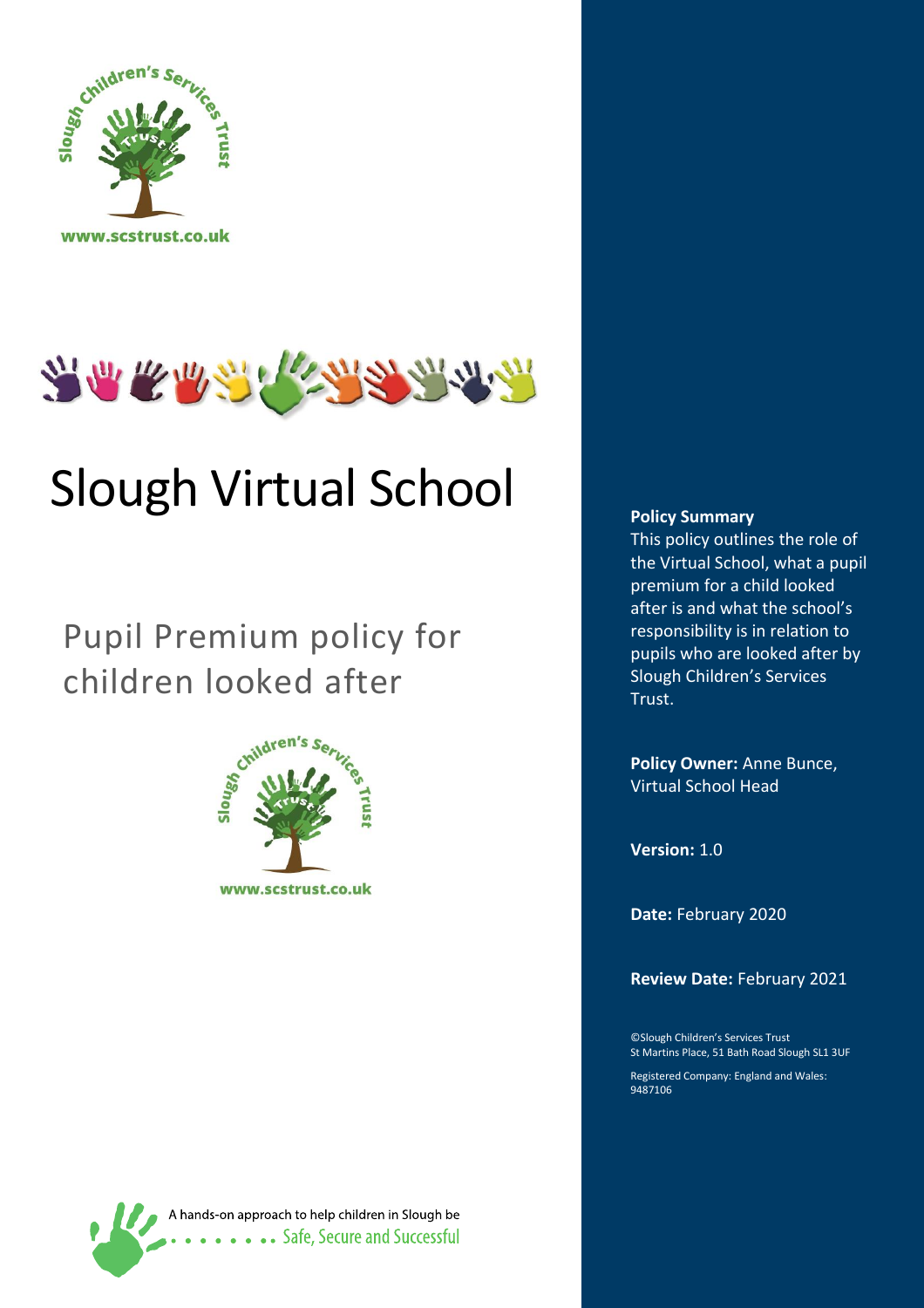## <span id="page-1-0"></span>**Contents**

| 2.1 Overall principles underpinning our child's needs driven model  3            |
|----------------------------------------------------------------------------------|
|                                                                                  |
|                                                                                  |
|                                                                                  |
|                                                                                  |
|                                                                                  |
|                                                                                  |
|                                                                                  |
| 3.5 Children looked after by other local authorities who attend Slough schools 7 |
|                                                                                  |
|                                                                                  |
|                                                                                  |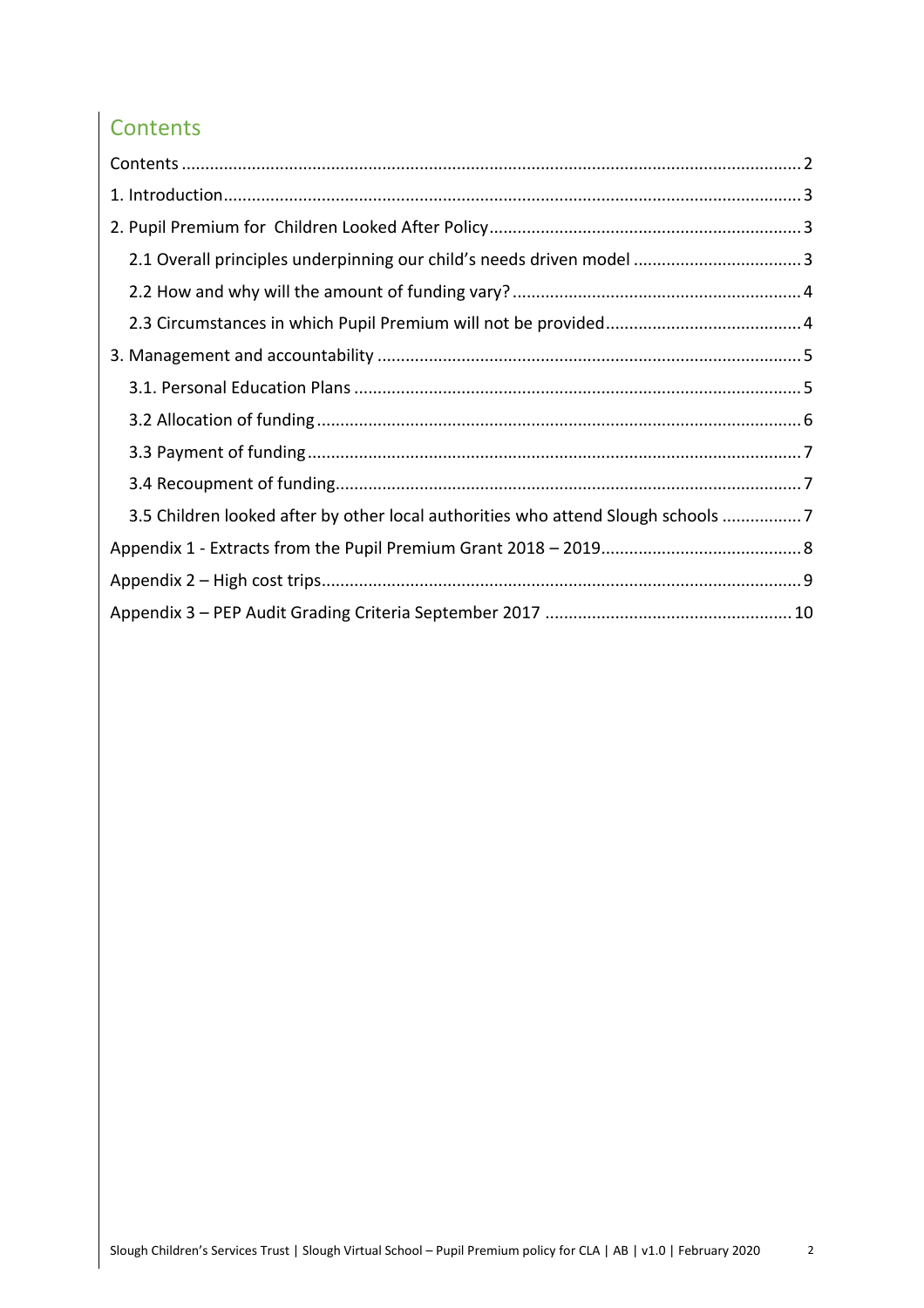## <span id="page-2-0"></span>1. Introduction

The Slough Virtual School Children Looked After Pupil Premium Policy is informed by a key document from the Department for Education (DfE):

- Pupil Premium Grant 2019 to 2020: conditions of grant (**Appendix 1**)

Throughout our policy, the Pupil Premium for Children Looked After will be referred to as PP CLA. The legislation refers to LAC (Looked After Children) but we prefer to put children first and refer to Children Looked After (CLA).

The changes are as follows:

- All Personal Education Plans (referred to as PEPs throughout this policy) will be completed on ePEP, removing the need for paper forms
- All educational settings will claim PP CLA by submitting invoices following the Virtual School approving targets within the ePEP. Clear SMART targets outlining the improvement expected and support given will be required to be outlined in the ePEP before the Virtual School approves the plan and funding. For the purpose of this policy educational setting means infant, junior, primary, secondary, high schools, academies, free, grammar, residential, special schools and pupil referral units.

Slough Virtual School's allocation of PP CLA will be based upon each child's circumstances and individual educational needs. This will be managed through a focus on high-quality PEPs, regular communication, sharing of data and evidence of achievement and outcomes by schools and residential settings with Slough Virtual School. For Early Years pupil premium, please see the Early Years policy.

In addition and through a separate process, children who have been ceased to be looked after by a local authority in England and Wales because of adoption, a special guardianship order, a child arrangements order or residence order are also entitled to £2300. **However, this grant is Pupil Premium sent directly to schools based on information given in the January audit.** For more information please see Pupil Premium 2019-2020: conditions of grant (**Appendix 1**).

A role in the Virtual School now gives help and advice to Slough adopters and carers of previously looked after children and schools for children in this group.

**This policy will be updated annually to reflect any changes in the PP CLA grant allocation and the associated Conditions of Grant.**

## <span id="page-2-1"></span>2. Pupil Premium for Children Looked After Policy

#### <span id="page-2-2"></span>2.1 Overall principles underpinning our child's needs driven model

- The Virtual School Head is responsible for the use of PP to improve outcomes for all children who are looked after by Slough Children's Services Trust, wherever they live.
- The funding will be provided according to the needs of the child and there is no set amount. This is a 'living' document reflecting the current situation for the child.
- In the academic year 2019-2020, part of the grant will be used to fund Virtual School led interventions. These will be subject to review on an annual basis.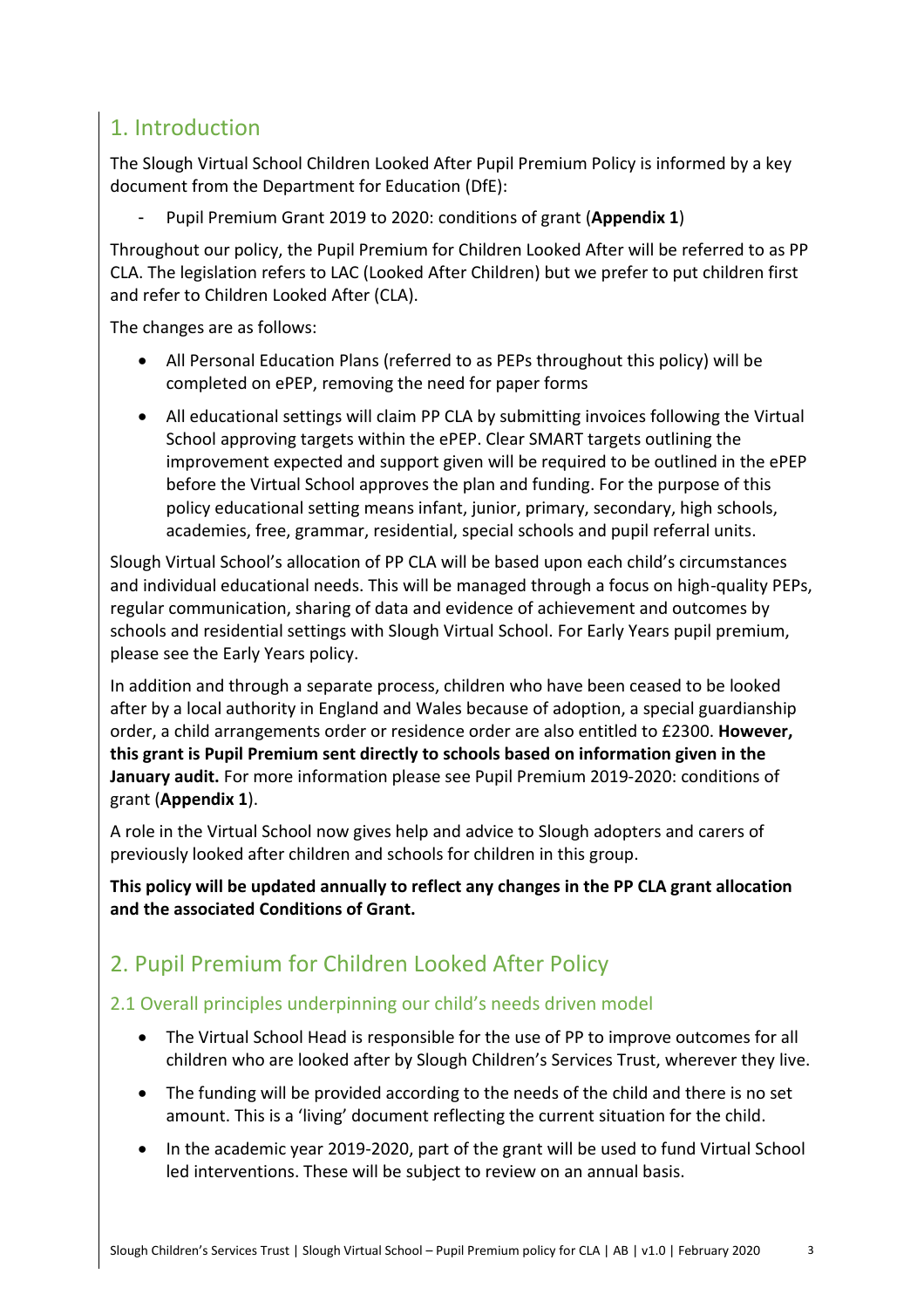Slough Children's Services Trust and the Virtual School Head are Corporate Parents, so the question 'would this be good enough for my child?' is a central one in making decisions and evaluating the effectiveness of the use of PP CLA.

#### <span id="page-3-0"></span>2.2 How and why will the amount of funding vary?

Children's needs vary and can change significantly. For some children £2300 is only a fraction of the cost of the support they need to ensure they achieve their potential. For example children who:-

- Come into care in an emergency with a fragmented home and education history and who are behind academically;
- Have to move in or out of Slough in an emergency;
- Are placed out of Slough in other LAs,
- Have a significant, and often delayed, reaction to abuse and neglect, which manifests in hard to anticipate behavioural changes.

In view of this, there will be a significant difference in the amount of PP CLA distributed to individual looked after children.

#### <span id="page-3-1"></span>2.3 Circumstances in which Pupil Premium will not be provided

Slough Virtual School will not provide PP CLA funding to schools in the following circumstances.

- To double fund or replace funding which should already have been allocated to the school to support the child and specifically to fund:
	- services that should be provided via an Education Health and Care plan (in England only);
	- other statutory work (e.g. statutory assessment or support from health agencies).
- The interventions put in place do not require any funding.
- The school's own funding covers the cost of the interventions.
- The PP CLA Action Plan in the PEP does not meet requirements (section 3.1).
- There is no match to the needs identified in the EPEP and the funding request. Particular examples that are often refused are residential trips and transport. (Policy on funding residential trips **Appendix 2**)
- To fund interventions that do not demonstrate a positive impact on the child's looked after educational achievement and outcomes (section 3.2)
- To fund interventions not described in the PP CLA Action Plan in the PEP (section 3.3).
- To fund interventions that has impact only for other learners.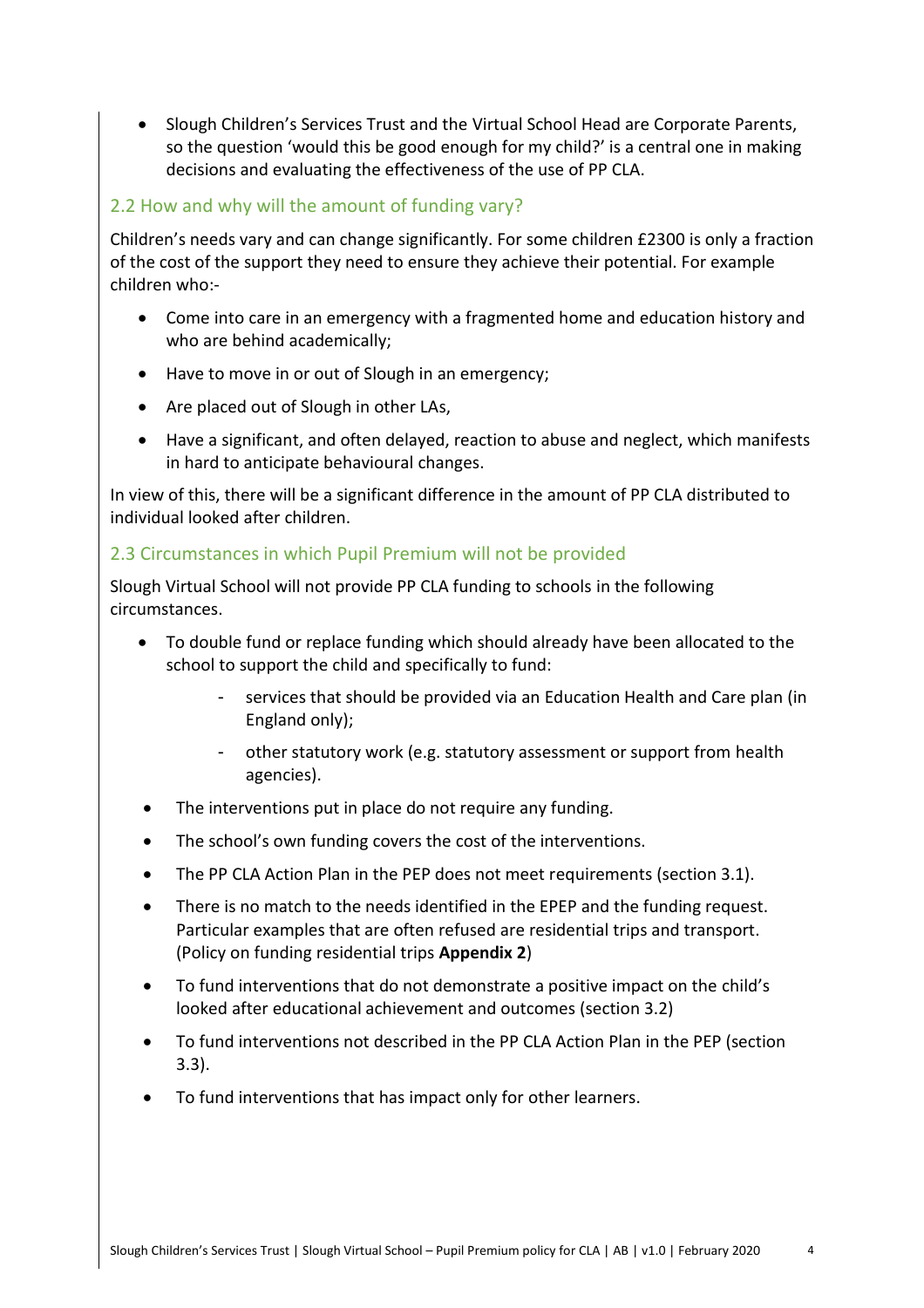### <span id="page-4-0"></span>3. Management and accountability

The Virtual School Head will be accountable to Slough Children's Services Trust Chief Executive for setting-up a transparent and rigorous allocation process and ensuring maximised impact of the grant.

#### <span id="page-4-1"></span>3.1. Personal Education Plans

All children looked after of statutory school age, must have their own Electronic Personal Education Plan (ePEP), which is used to support the personalised learning and describes what needs to happen for them to make expected progress and achieve their potential. From birth, Slough CLA have one PEP a year, closely related to health assessments. As soon as they start pre-school settings, they have three PEPs a year.

Statutory guidance now recommends that PEPs are reviewed every term to ensure that the story of the child's educational progress is current and continues to meet the child's educational needs. It is also to ensure any new updates are able to feed into any relevant reviews. 16-18 year olds have two PEPs a year and beyond 18 education plans are within Pathway Plans.

We are committed to improving management processes and minimising the paperwork for schools, so as part of the transition to a termly PEP cycle we will be expecting all PEP's to be completed electronically on ePEP. The Virtual School will organise regular training throughout the academic year and we would expect all individuals who need access to the system to attend training. For any help and support needed outside of these training sessions please contact the Virtual School directly.

PP CLA funding will only be provided to meet the needs identified in a high-quality PP CLA Action Plan within a PEP, with clear quantitative (and exceptionally qualitative) targets for improvement underpinned by well-targeted support. The funding must be used to improve outcomes for children in the following areas:

- Academic progress
- Attendance
- Emotional Health and WellBeing
- Inclusion
- Transition (into the next key stage and/or a new school setting)
- Wider achievement (e.g. gifted and talented)
- Social

#### **The plan in the PEP should outline (as a minimum):-**

- Child's voice
- the area of need or barrier to learning;
- the baseline data;
- expected outcomes;
- details of interventions (weeks, sessions, duration, when, with who, where?);
- costs of interventions for which PP LAC additional funding is requested
- target for improvement (quantitative, exceptionally qualitative)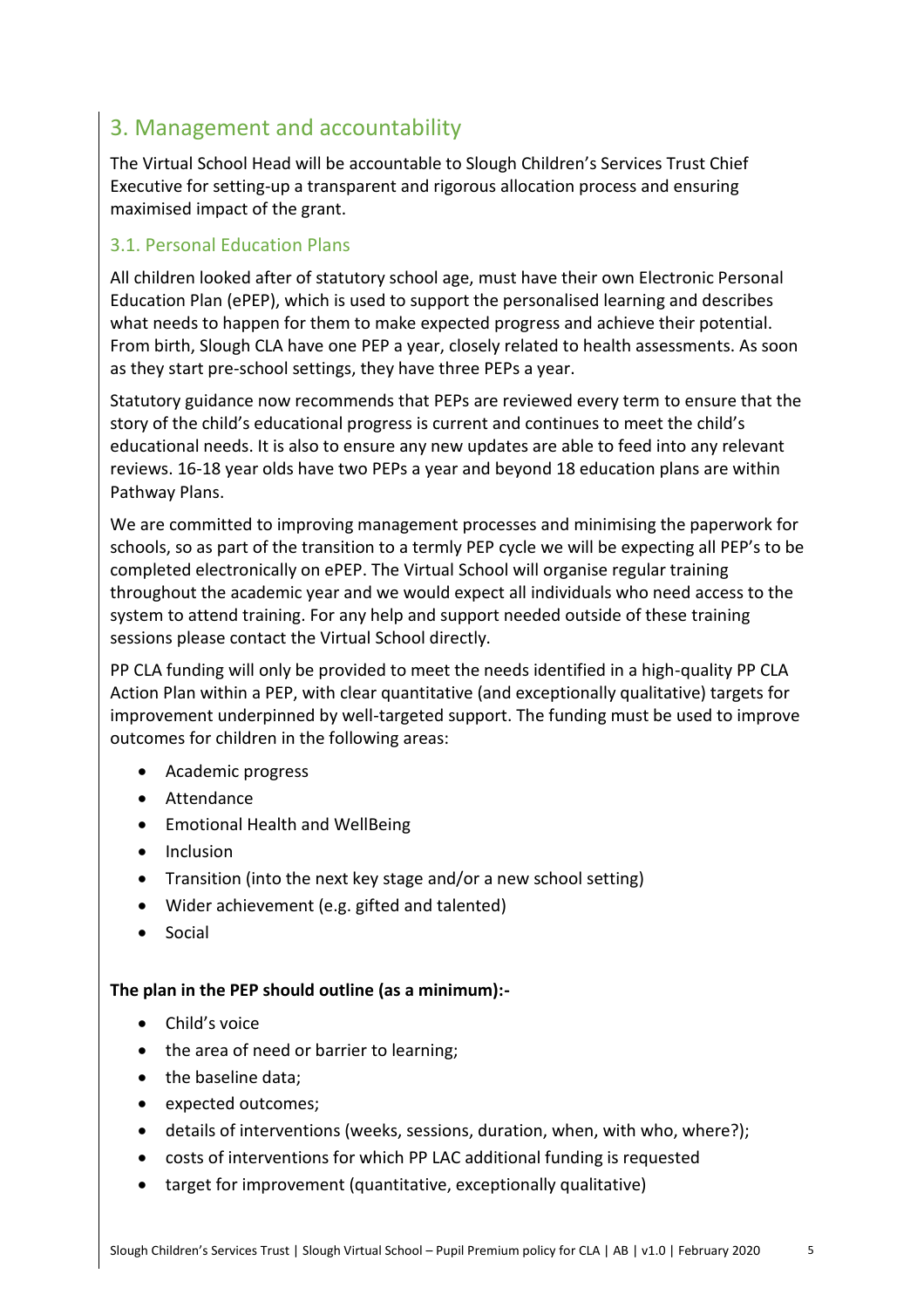#### **See Appendix 3 for the criteria used to grade the PEPs.**

#### **For example:**

*Sam is below National Age Related Expectations in reading. To enable Sam to accelerate progress in reading, he will have 40 hours of one-to-one support at school with reading recovery teacher Mrs Smith at £30 per hour; and 15 minutes a night of reading with foster carers recorded in his reading log. Time period for achievement of this target: September 2018 - July 2019. He will receive Parcel in the Post books monthly, related to his interests. Measured by: progress from 2c to 3c.*

*Total funding requested: 40 hours at £30 = £700.*

When setting SMART targets consider carefully the impact of

- high-cost interventions;
- interventions with qualitative targets;
- lengthy or prolonged interventions;
- interventions exceeding £1,000 in a single instalment; and
- new or innovative intervention, without an established evidence base.

If justified by the content of the EPEP the funding will be agreed. One-to-one tuition can be a powerful intervention for children looked after. Slough Virtual School will fund one-to-one tuition at an appropriate and competitive market rate. This will be reviewed termly. Any reports will be uploaded onto ePEP and ICS.

#### <span id="page-5-0"></span>3.2 Allocation of funding

The amounts recorded in EPEP and claimed through invoices will be distributed to schools on a termly basis on the following basis:-

- The PEP is initiated or reviewed within timescale on ePEP, completed in full and promptly submitted to Slough Virtual School with a PP CLA Action Plan.
- All other reports relating to the child's educational achievement and welfare (e.g. Bullying Reports, educational reports, SEND plans, Pupil Progress meetings and end of year parental reports) are promptly submitted to Slough Virtual School, to keep the EPEP current.
- The PP CLA funded interventions are enabling the child to achieve the agreed targets or outcomes as evidenced during the preceding term, or the PP CLA funded interventions are not yet enabling the child to achieve the agreed targets or outcomes within timescale, but these have been reviewed and:
	- will be continued for another term to meet the child's needs and achieve the agreed targets or outcomes; or
	- alternative interventions are planned in order to meet the child's needs and achieve the agreed targets or outcomes.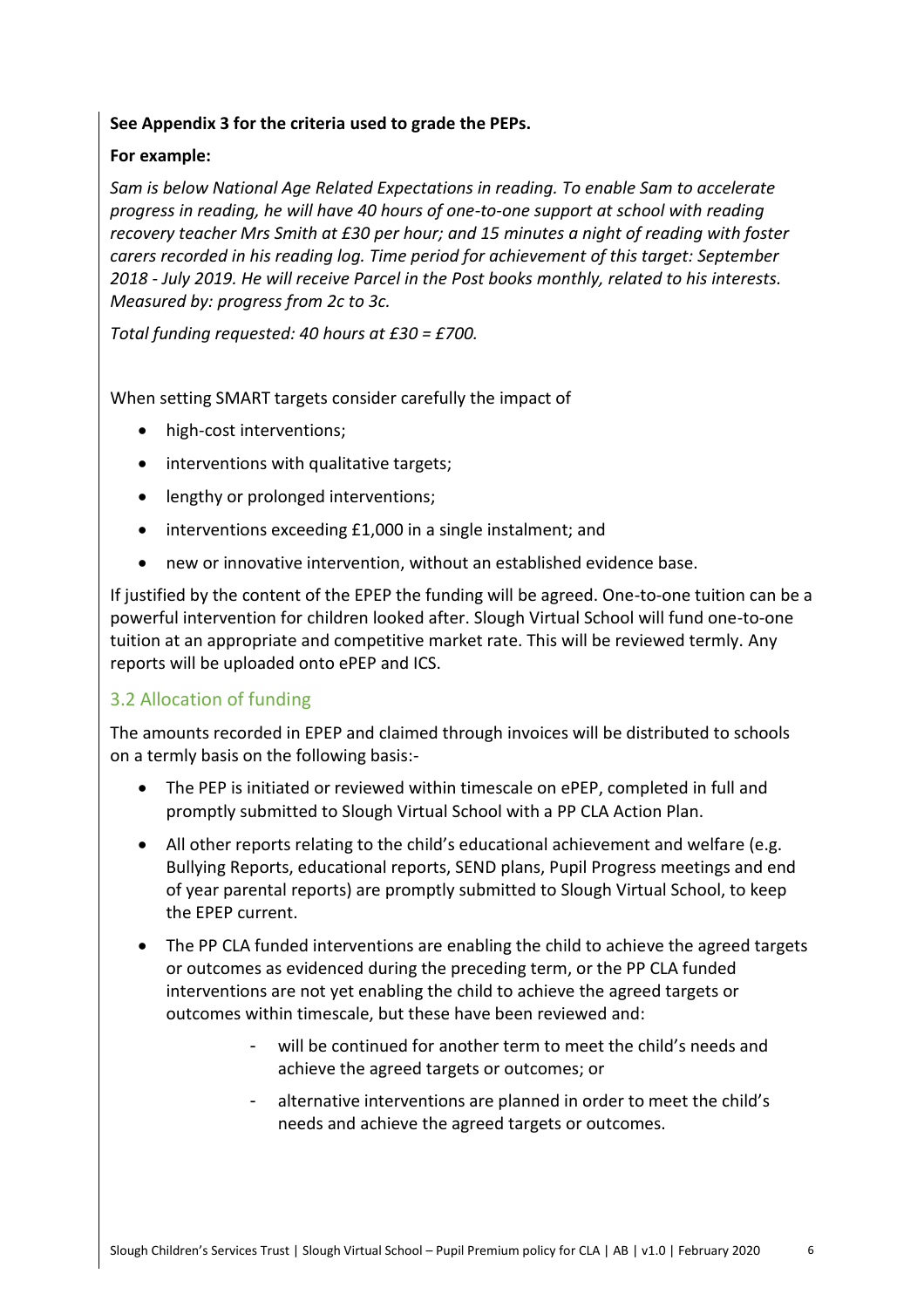#### <span id="page-6-0"></span>3.3 Payment of funding

To claim PP CLA payments schools will need to submit an invoice for payment as soon as the targets in the PEP have been approved and signed off by the Virtual School. Slough Virtual School will make every effort to avoid delays and to expedite payments to schools as soon as possible.

Payment will be made in one instalment each term unless in exceptional circumstances.

#### <span id="page-6-1"></span>3.4 Recoupment of funding

This applies to all Slough Schools and residential settings

- Where a child moves school during the term Slough Virtual School will recoup any PP CLA funding that has been awarded and which has not been spent at the time of the move.
- Slough Virtual School reserves the right to recoup any PP CLA funding that has not been spent to meet the needs of the looked after child for whom it has been allocated.
- Slough Virtual School reserves the right to recoup the PP CLA funding if there is evidence that the funding is not being used to address the needs of the child looked after for whom it has been allocated.
- Slough Virtual School reserves the right to recoup the funding if there is no evidence that the interventions that it is supporting are enabling the child to achieve the outcomes agreed when it was approved.
- PP CLA funding that is recouped by Slough Virtual School must be repaid to Slough Children's Services Trust within 30 days of being informed.

#### <span id="page-6-2"></span>3.5 Children looked after by other local authorities who attend Slough schools

- Different local authorities will adopt different approaches to the allocation and management of PP CLA according to their local context.
- Slough schools that have children looked after by other LAs on their rolls must request details of those LA's policies for PP CLA by contacting their Virtual School Heads.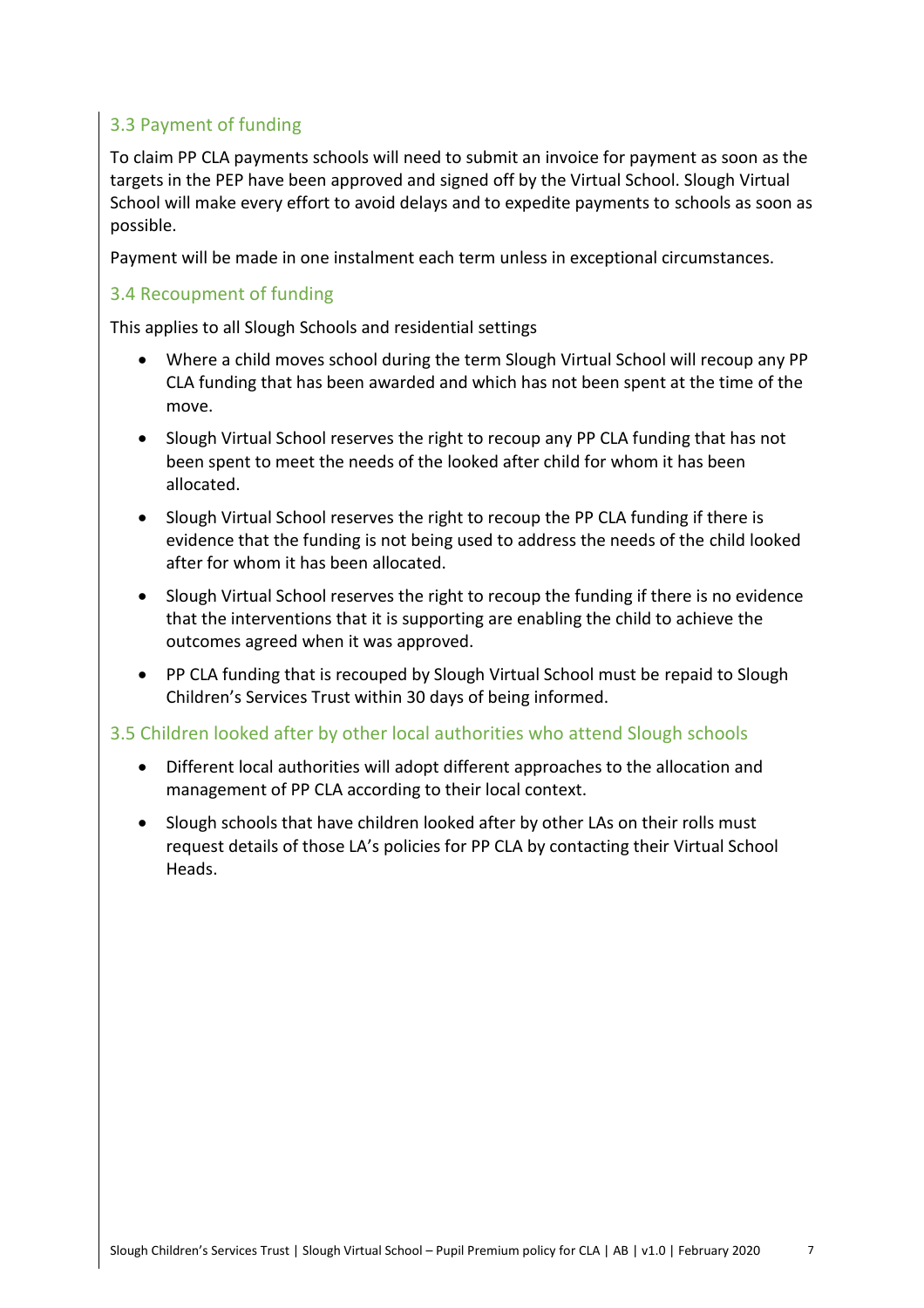## <span id="page-7-0"></span>Appendix 1 - Extracts from the Pupil Premium Grant 2019 – 2020

#### **Introduction**

The Secretary of State for Education lays down the following terms and conditions on which assistance is given in relation to the pupil premium grant (PPG) payable to schools and local authorities for the financial year beginning 1 April 2019. PPG provides funding for two policies:

- raising the attainment of disadvantaged pupils of all abilities to reach their potential
- supporting children and young people with parents in the regular armed forces

#### **Rates for eligible pupils**

The PPG per pupil for 2019 to 2020 is as follows:

| <b>Disadvantaged pupils</b>                                                                                                                                                                    | <b>Pupil</b><br>premium per<br>pupil |
|------------------------------------------------------------------------------------------------------------------------------------------------------------------------------------------------|--------------------------------------|
| Looked-after children (LAC) defined in the Children Act 1989 as one who is in<br>the care of, or provided with accommodation by, an English local authority                                    | £2,300                               |
| Children who have ceased to be looked after by a local authority in England<br>and Wales because of adoption, a special guardianship order, a child<br>arrangements order or a residence order | £2,300                               |

#### **Eligibility**

#### **Children adopted from care or who have left care**

The pupil premium for 2019 to 2020 will include pupils recorded in the January 2019 school census and alternative provision census, who were looked after by an English or Welsh local authority immediately before being adopted, or who left local authority care on a special guardianship order or child arrangements order (previously known as a residence order). These are collectively referred to as post-LAC in these conditions of grant.

#### **Looked-after children (LAC)**

DfE will allocate to local authorities a provisional amount of £2,300 per child looked after for at least one day, as recorded in the March 2017 children looked-after data return (SSDA903), and aged 4 to 15 at 31 August 2019. DfE will update and finalise this allocation in December 2019 based on the number of children looked after for at least one day during the year ending March 2019, as recorded in the March 2019 children looked-after data return (SSDA903), and aged 4 to 15 at 31 August 2017. This update may have an impact on some schools' allocations as set out in para 7 above.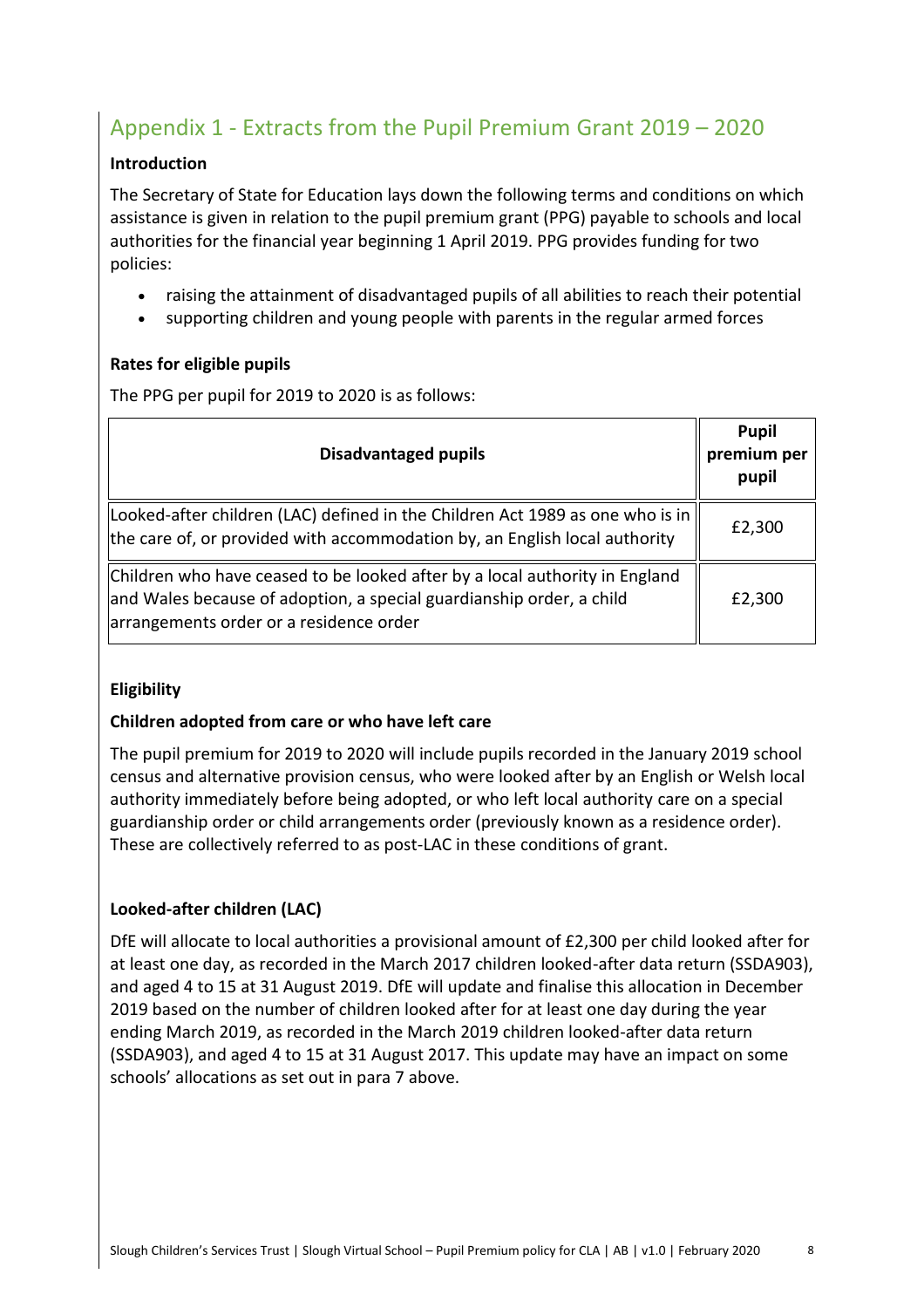## <span id="page-8-0"></span>Appendix 2 – High cost trips

**Procedure for agreement for payment from Pupil Premium Plus for High Cost Trips organised by schools**

**In order of priority Pupil Premium Plus will be considered for use to contribute to an educational trip in the following ways for a Child in Care from Reception to Year 13:-**

#### **1) Clear educational reason outlined in PEP**

Trip to foreign country for example

- an interest in languages and the chance to speak the language
- (visits to birth culture need to be clearly linked to educational outcomes);
- Alternative way of learning for example
- Forest School that builds the child's engagement with learning
- builds their self esteem
- Supports Transition for example
- the universal Year 6 trip as rite of passage to secondary school
- an early Year 7 trip to build friendships at the start of secondary schooling

Any other example that supports learning, behaviour, transition, emotional, social, attendance or enrichment need identified in the PEP

**2) National Citizenship Service.** Full cost.

**3) An expedition type trip** where the child will have the opportunity to learn skills which would benefit life chances through learning new skills such as team work and empathy. If there is evidence of significant fund raising efforts by the child and contributions from school and carer, the Virtual School will match fund the smallest of these amounts.

**4) The child is doing well and has had limited Pupil Premium Plus spent on them** in the financial year this would stretch to other activities such as PGL or skiing, which are enrichment experiences, to a cost limited to no more than 1/3 of the Pupil Premium Plus value that is on average available to a child.

For other children in scope that is SGOs, RO/CAO and adopted the school based Pupil Premium Grant should be negotiated between school and parents. There is no compulsion on the school to use Pupil Premium Grant for trips.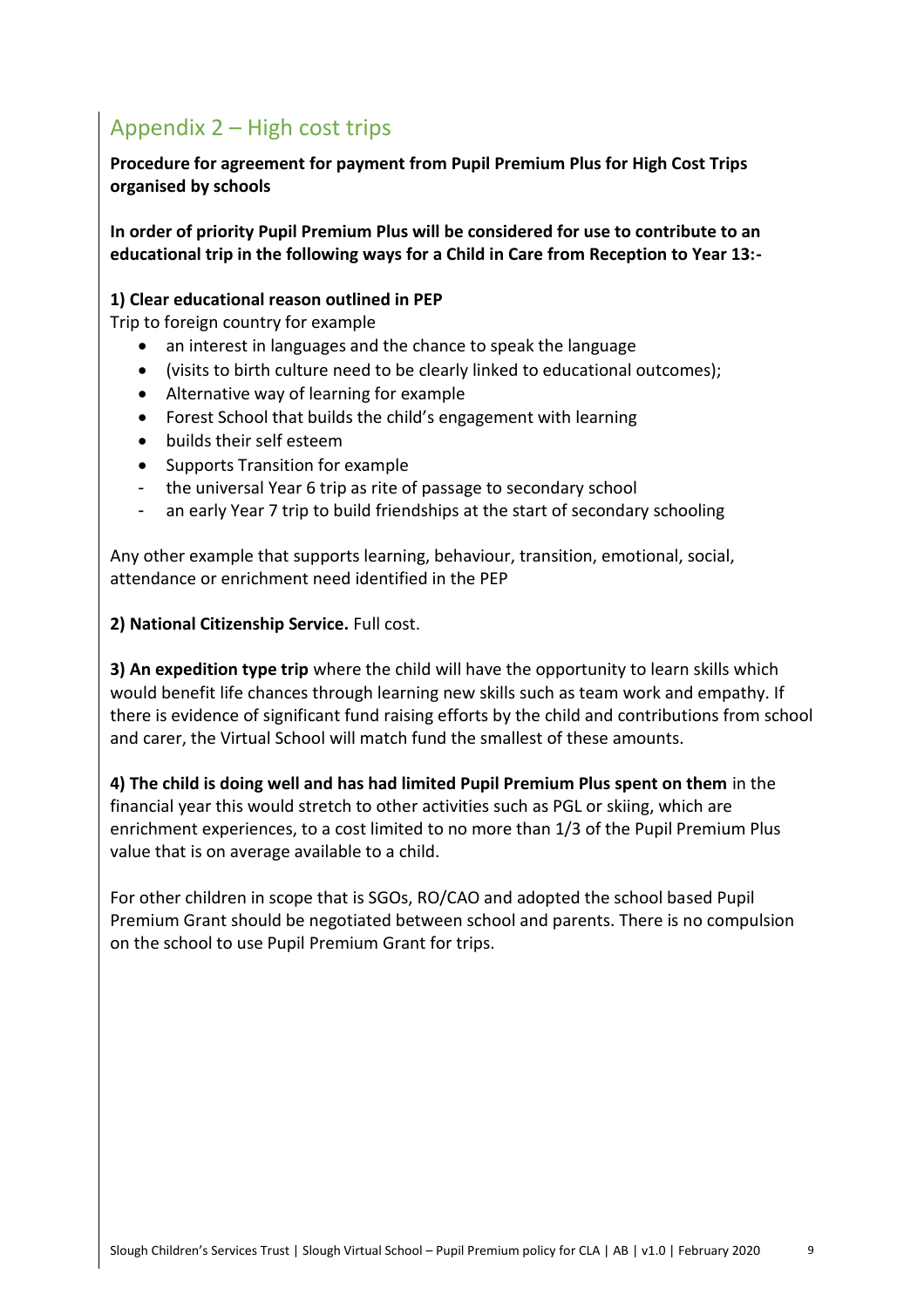## <span id="page-9-0"></span>Appendix 3 – PEP Audit Grading Criteria September 2017

#### **Outstanding**

- PEP gives a wide range of parent/carer and professionals clear insight into the child's developmental and educational needs.
- There is evidence that future transitions are planned and documented to support the child's developmental needs as appropriate (e.g. placement, school, YR group, KS)
- If the child's development raises concerns there is clear evidence that the provision is implementing actions, including timescales, specific individuals and effective intervention strategies and working in partnership with carers and co-ordinating with other services.
- The provision's practice consistently reflects the highest expectations and the highest aspirations.
- Children's educational progress is in line with their end of year target and their current progress
- Identified actions will match learning needs.
- The child's voice is recorded and there is evidence that it is fully acted upon through next steps and adult actions.
- Includes SMART short term targets, including progress monitoring of each of the areas identified against developmental and educational needs.
- All aspects of the PEP are completed in detail and is used/ viewed as a working/ evolving document.
- The success criteria shows measurable impact on development.
- Pupil Premium Plus (where eligible) is costed and evidenced towards the target.
- PEP review document completed in detail.
- Comprehensive material such as school reports, EHC plans and individual learning plans are added to the PEP to give depth

#### **Good**

- PEP gives a range of parent/carer and professionals some insight into the child's developmental and educational needs.
- There is some evidence that future transitions are planned.
- If the child's development raises concerns there is evidence that the provision is implementing actions and working in partnership with carers and other services including some timescales, specific individuals and effective intervention strategies and working in partnership with carers and co-ordinating with other services.
- Provision is in place to meet identified learning needs.
- The child's voice is recorded and is considered alongside next steps and adult actions.
- All aspects of the PEP are completed.
- Next steps are appropriate and in line with the summary of learning, development and additional needs.
- Pupil Premium (where eligible) is evidenced and outcomes improved.
- Children's educational progress is in line with their end of year target and their current progress (data uploaded to BSO)